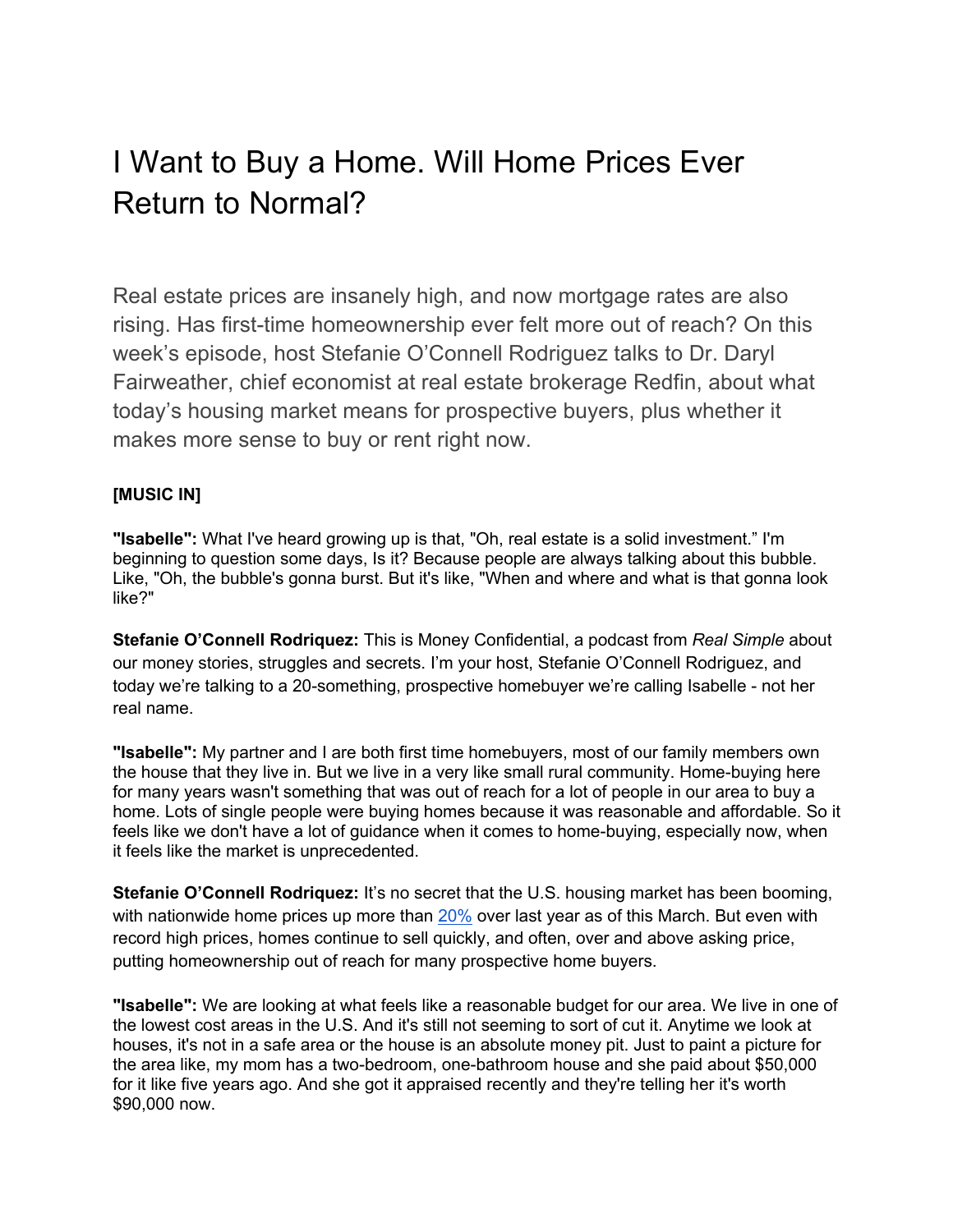**Stefanie O'Connell Rodriquez:** Back in January, these rising home prices still felt somewhat manageable, thanks to record-low mortgage rates. Since the start of the year, though, those rates have risen more than 2 whole percentage points. Put another way, buying a house today is around 55% more expensive than it was just a year ago, according to a recent calculation by the National Association of Realtors.

**"Isabelle":** It's starting to feel like, Okay, do we keep looking or do we take a break? Like, do we wait a year? Are things gonna be better in a year? Or is it just gonna keep getting worse? It's getting kind of scary sometimes to think about, like, "Are we actually gonna be able to be homeowners?"

**Stefanie O'Connell Rodriquez:** As prospective homebuyers like Isabelle consider whether they can wait out the market, the recent rise in interest rates—and the potential for future additional increases—is unnerving, as each additional percentage point can add tens of thousands of dollars in interest charges over the lifetime of an average mortgage. While some experts predict rising mortgage rates will help slow the rate at which home prices are rising, they also say it's unlikely home prices will drop in any significant way soon, as demand for homes still outpaces supply nationwide.

**"Isabelle":** One of the things that we keep running into is we find a house that we're like, "Wow, this is in our budget, it's safe, it's in relatively good condition." And then someone comes in with a cash offer. And the house gets taken out from underneath us. So it just feels like it's time to buy, but then when you look at the reality of where mortgage rates are and where our budget is actually getting us, "Is it actually time to buy?"

**Stefanie O'Connell Rodriquez:** Isabelle and her partner are hoping to buy a home in the city where they do most of their work as independent contractors. In the meantime, they're staying with her mom, about two-and-a-half hours away, saving up as much as possible for a down payment.

**"Isabelle":** So I am pre-approved for a mortgage with a 95% loan, with 5% down. I don't know if it was because maybe I'm a first-time homebuyer, but I try to make it very clear to everyone in the process that I'm a first-time homebuyer and that I'm really unfamiliar. And so I'm gonna ask a lot of questions, and as much information as you can give me, I would be grateful for. And my mortgage officer was very short with me and doesn't necessarily want to, like, give a lot of information. And so it's also making me question of like, Should I go with a different mortgage lender? Should I scrap the process and start over?

#### **Stefanie O'Connell Rodriquez:** Are you a comparison shopper?

**"Isabelle":** Typically, yes. Hearing it out loud, you're like, "Wow, you look at 27 different websites to pick out shampoo, but you can't look at different mortgage lenders?" But it's almost felt like because there was such a great barrier and also because I am sort of doing it by myself, it was like, "Okay, just go with who will approve you because it did feel like such an impossibility of like, "Oh, I'm getting approved as someone who's self-employed. Like, is this something that's gonna happen for me?"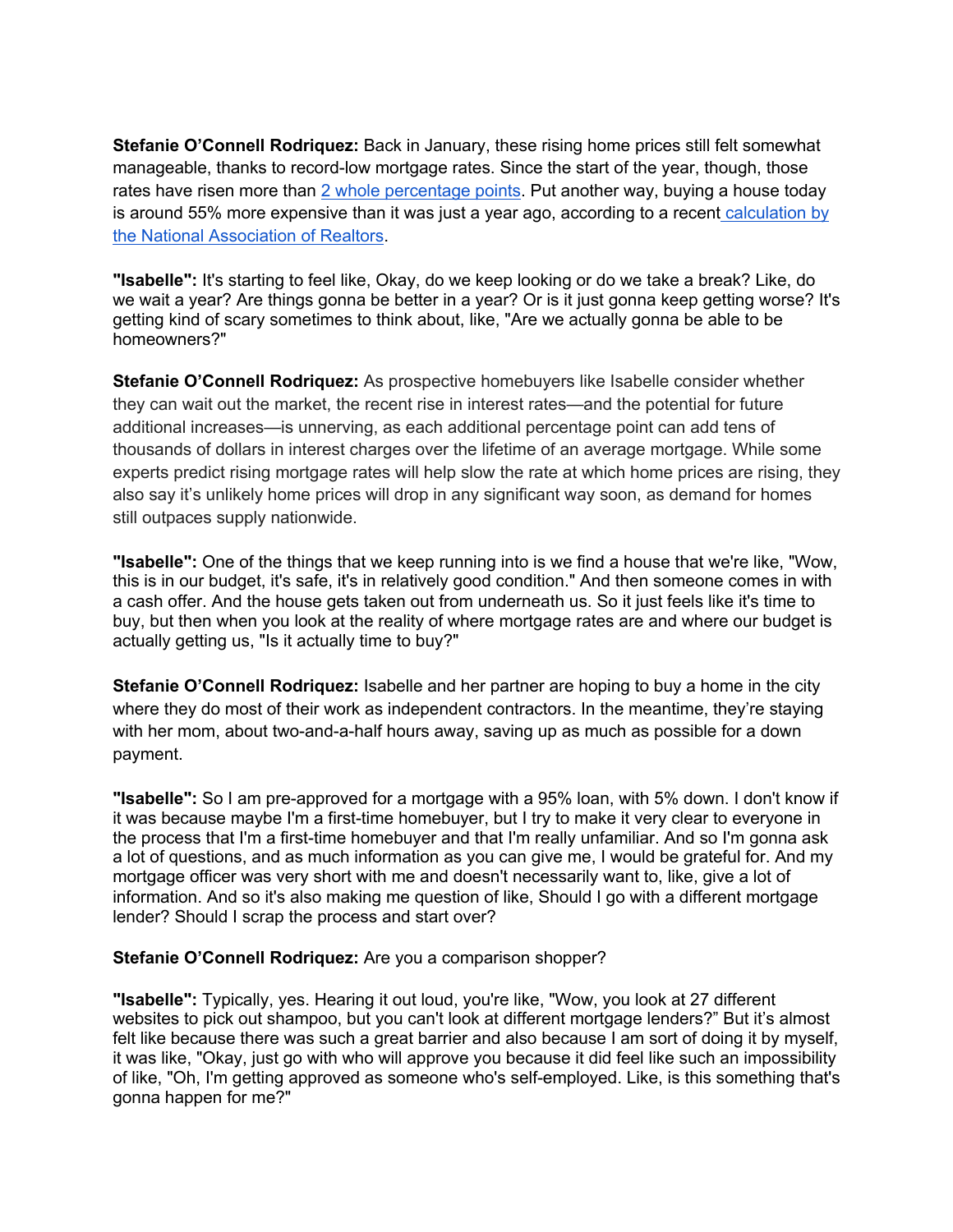**Stefanie O'Connell Rodriquez:** And have you had an eye on what the rental market looks like?

**"Isabelle":** That's one of the questions we're asking now is, "Okay, should we just get an apartment? Should we just move up there, rent somewhere?" And it's definitely something we could afford. But then the question begs of, "Okay, well if we rent then that's more of our money that's going towards living expenses as opposed to what we could put in the bank for a down payment." So the rental market is definitely doable, but I don't know, in my mind it almost seems unnecessary because like, "Well we're staying with my mom and it's not ideal, but it is helping a lot when it comes to like living expenses and having that money to save that would go towards the investment of the house."

**Stefanie O'Connell Rodriquez:** I am wondering if there is more of a middle ground, where renting in the area where you would wanna buy is not just about improving your lifestyle in the moment, while you're saving, but it's also about gathering more information about the market.

**"Isabelle":** That's something that I necessarily hadn't thought about. Living up there would be easier to house-hunt since we live two-and-a-half hours away, and the market seems to be going so fast. Sometimes, something will get listed and then we're like, "Okay, we'll go look at it tomorrow." Well then, tomorrow morning comes and it's already under contract. The other thing too, we don't necessarily know a lot about the neighborhoods. We're relying a lot on the help of other people to tell us where we would like to live, which isn't always necessarily the best thing [laughs].

**Stefanie O'Connell Rodriquez:** Of course renting is a huge cost and it would mean taking money that you could potentially save toward your down payment. But I think the idea that it's not money that's wasted, and reframing that as, "Okay, this is improving our quality of life, bringing us closer to more income-generating opportunities and giving us more information about maybe the biggest investment we'll ever make."

**"Isabelle":** It feels nice to sort of have that idea of like, "Yeah, this could be a huge opportunity," and reframing it as opposed to being like, "Oh, it's just gonna cost more money." But we spend money to get the things that we want and need. Sometimes I buy things that I don't necessarily need, but it improves my quality of life in a sense of making me feel more comfortable in my space or in wherever I'm at. I definitely heard that renting is a waste of money, or renting is almost like a stepping stone to get to where you wanna be."

**Stefanie O'Connell Rodriquez:** When you're renting while trying to save up a down payment, there's nothing quite like the added pressure and guilt from friends and family members, and even random people who know nothing about you, saying you're "throwing money away on rent."

But rent is much like any other expense. It's not a waste, it pays for a roof over your head, not to mention the added service of having all of your maintenance and paperwork managed for you by your landlord.

Check out Episode 31 from Season 1: Is renting really throwing away money? for more on what's behind these myths. And while you're there, you might also want to listen to Episode 18, "I bought my first home and it was a mistake," which is all about homebuyer regret - something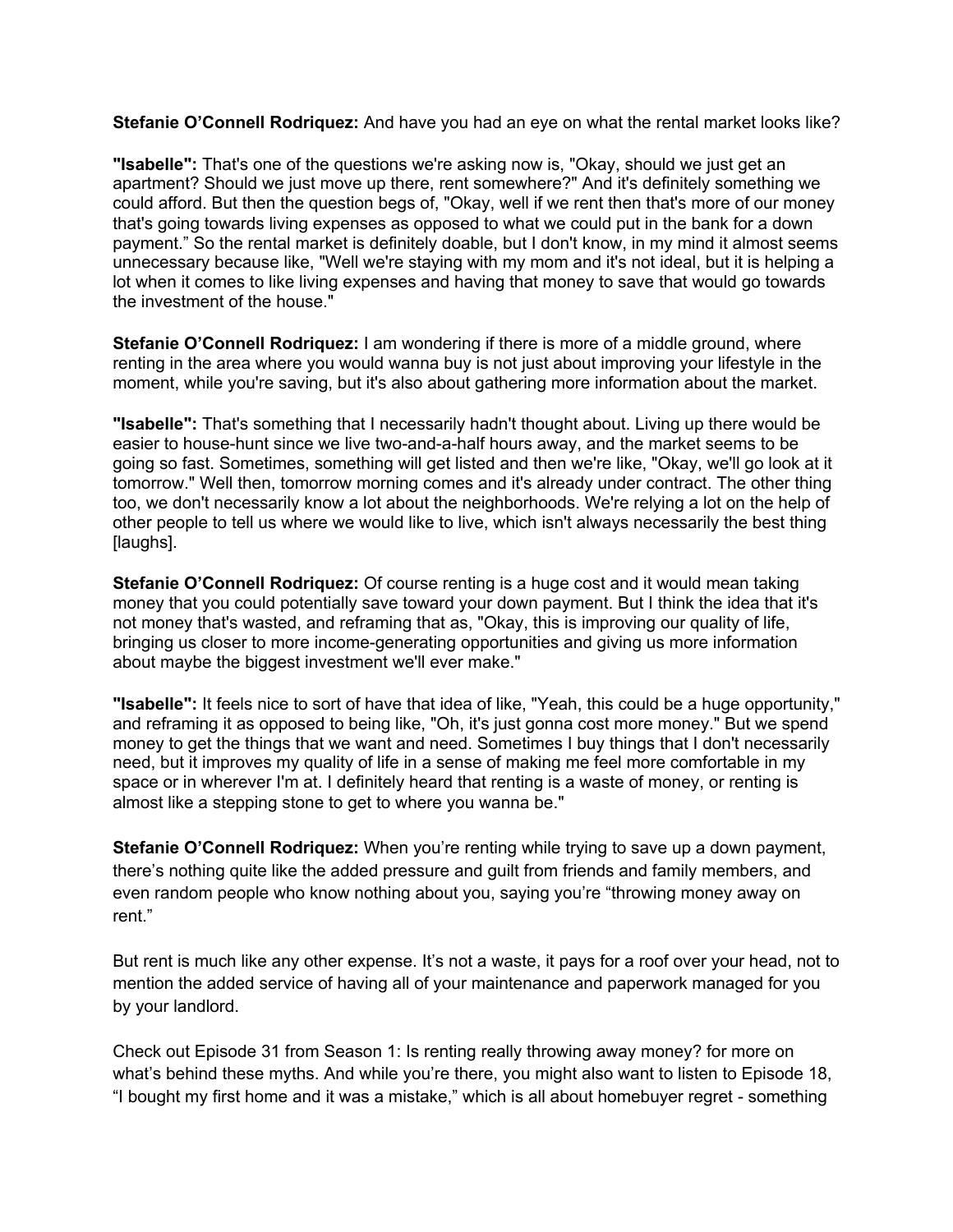that's been on the rise as more and more Americans have felt rushed into buying a home in this hyper-competitive housing market.

**"Isabelle":** After I graduated college it felt like, "Okay, it's time." It was actually more of an investment thing of like, "Wow, real estate seems to be a solid investment. And the goal in my mind was, buy a house, live there for X amount of years until I felt ready to buy another property and then keep that property, and then buy another property to live in and then rent out the first property, and have that semi-passive income of being a landlord.

**Stefanie O'Connell Rodriquez:** I know real estate is an aspiration, but what has been part of your wealth-building plans thus far?

**"Isabelle":** My biggest focus the last, I would say, probably five years, has just been saving money, and having liquid capital 'cause that's not something I grew up with. And also trying to avoid debt. I only have about \$15,000 in student loans left and so trying to sort of eliminate that so that I have the cash flow to put other places. I feel like in recent years, my mind has been, "Okay, wealth building," and for some reason, the real estate feels like [laughs] the way to do that. But I also think maybe that's because of what I've heard growing up is that, "Oh, real estate is a solid investment."

**Stefanie O'Connell Rodriquez:** How can you start doing that today?

**"Isabelle":** Because I am self-employed, I don't necessarily have a 401k or anything I can pay into. And I have actually looked at getting some retirement accounts. That I also feel a little bit lost about too, because I don't necessarily have any family that's self-employed that can give me any advice on that. And I've been doing my own research on it. I would say it feels overwhelming some days. And then other days it feels like, "Oh, wow, that's it?" It felt like there was this great barrier to do this thing, but then you look at it and you're like, "Oh, I can open a Roth IRA. Just go to any bank that offers one and open one and pay into it. That's not something that's difficult to do. You just have to do it and learn about it and take the steps to initiate it."

**Stefanie O'Connell Rodriquez:** So have you taken the steps with the IRA or Roth IRA?

**"Isabelle":** I have not. Mostly because I've been distracted with the buying of the house and that's where I feel like my money's going. And also, I kind of wanna pay off some of my debts first, 'cause that feels like a lot to be doing at once, especially since I'm still kind of new to the self-employment game. This is something that I've been doing for only about a year. And so it feels like, "If I do too much at once, I'll lose my footing."

**Stefanie O'Connell Rodriquez:** What I'm getting at here is not to tell you to not buy a house. What I'm getting at here is there seem to be two big things that are pain points that are creating urgency around this decision. One, is quality of life and two is this desire to really build wealth in a meaningful way that's going to be there for you when you're not able to work, especially as a self-employed person. So what are the ways that you can access both of those things, in part, immediately? If you meet those needs, it might help take some of this pressure around what's happening in the housing market right now off, so that you can make decisions about the home you buy from a place of, "Is this the house that really speaks to me?" Instead of a place of, "Oh my gosh, I have to move now and I'm missing out if I don't."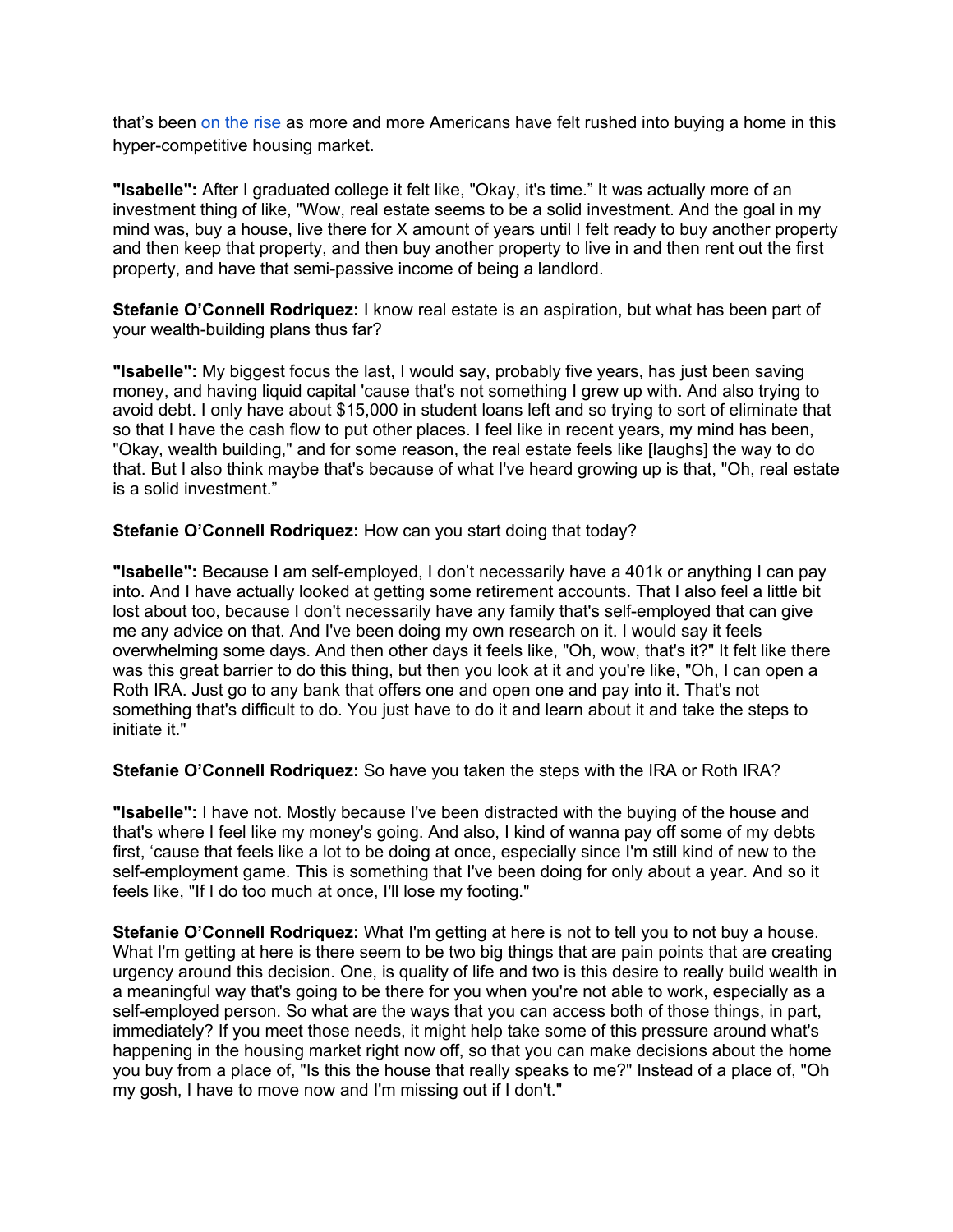**"Isabelle":** Real estate's a sales game, right? And so I'm sure some of that's intentional pressure to be like, "If you don't buy this house, you're never gonna get it. You're never gonna have anywhere to live and then you live in a refrigerator box behind Walmart for the rest of your life." And it's like, that's not the case in any capacity. And I think taking that pressure off would make a huge difference. I feel like it's come to the point where I'm so overwhelmed that I'm almost in this freeze of not wanting to make a decision because I don't feel it's the right decision. there's lots of ways to do the thing that I'm wanting to do, which this conversation is definitely helping me realize. And there's definitely times when I'm like, "I think we should get this property." And then there's what seems like to be a literal cat farm next door. And looking back, I'm like, "Wow, I'm really glad we didn't get that particular house."

#### **Stefanie O'Connell Rodriquez:** Hmm.

**"Isabelle":** But in the moment, standing in the middle of the living room, I was like, "This is it. This is where we're gonna live for the next 20 years, this is our home." And I'm like so glad I didn't do that. But also, I felt that sense of urgency of like, we'll make it work, we'll fix whatever needs to be fixed, 'cause it's like, "If we don't buy this house, we're not gonna be able to buy a house."

#### **Stefanie O'Connell Rodriquez:** Hmm.

**"Isabelle":** And that's, that's me putting false pressure on myself. That's me buying into this sense of urgency.

**Stefanie O'Connell Rodriquez:** Yeah. And I wonder if there's a way to have more of the feelings and the goals you want to have that you're currently putting all on buying the house in your life now. How do you make a life that gives you feelings of security and safety? That makes you feel like you're making progress with your finances and building wealth? And setting yourself up for the long term, while working towards this goal of buying a house.

## **[MUSIC IN]**

**"Isabelle":** I feel much more hopeful and like empowered about moving forward with my financial situation and being able to handle my goals and pursue those in a way that I didn't know I could before this conversation.

**Stefanie O'Connell Rodriquez:** Buying a home is a big decision - financially, emotionally and personally. So it is not something you want to feel pressured into, especially before you're financially, emotionally and personally ready, just because someone else who knows nothing about you, your circumstances or your goals, told you it's a good investment or that you're throwing money away on rent.

So when you're thinking about buying a home, consider why - what is it you want that home to do for you? Is it a lifestyle decision, where you want to set roots down and build stability for the next decade in a good school district, close to your family? Or is it a financial decision, where you want to work toward building your wealth over the long-term by adding real estate to your investment portfolio?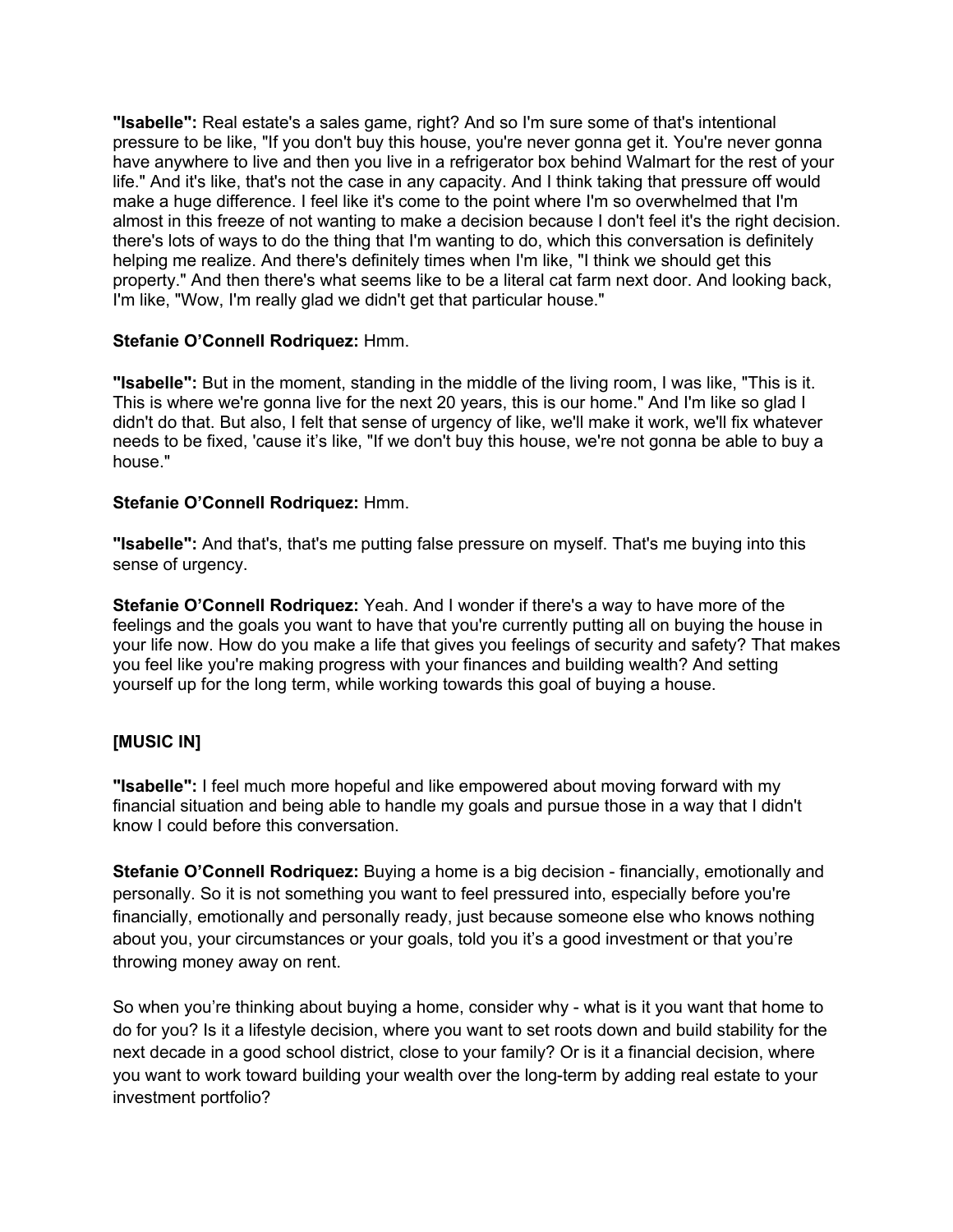Whatever the "why" is behind your drive to buy a home, consider some of the other ways you might be able to fulfill those needs, so you can better evaluate whether homeownership is really the best fit for your goals.

And if it is, but you can't afford it yet, homeownership is something you can continue to save up for while finding other ways to fulfill or make progress toward those needs. In Isabelle's case, starting to build wealth through investing in the stock market and her retirement accounts, while saving up a bigger down payment to be competitive in the current housing market.

Now speaking of the current housing market, after the break, we'll be back to talk more specifically about what today's hot housing market means for homebuyers - and how our plans might need to change if these high home prices continue to stick around for a while.

## **[MUSIC OUT]**

**Daryl Fairweather, Ph.D:** If you're looking to buy a home right now, you probably noticed that there is not much to choose from, that home prices are outrageously high. And if you've gone so far as to calculate what your monthly mortgage payment is, you might have noticed that it has jumped significantly since last year or even a couple of months ago, because of how much mortgage rates have gone up.

**Stefanie O'Connell Rodriquez:** That's Dr. Daryl Fairweather, chief economist at real estate brokerage Redfin, where she studies the housing market, the economy and conducts research to help people buy and sell their homes.

**Daryl Fairweather, Ph.D:** The fundamental problem that explains how we got here is that we built fewer homes in the last decade, or any decade going back to the 1960s. And at the same time, millennials are the largest generation, and they are entering into home-buying age. So all of this demand, very little supply just leads to really exorbitant costs.

**Stefanie O'Connell Rodriquez:** So if my parents are asking me what's wrong with me that I can't afford a home, what can I tell them?

**Daryl Fairweather, Ph.D:** You [laughs] can say, build more homes. Baby Boomers grew up in a very different era. Coming out of World War II, the United States put a ton of investment into homeownership, building homes, bills that allowed veterans to enter into homeownership.

And also, just homes were a lot cheaper back then. And it's gotten a lot more complicated since then. In cities especially, zoning laws have prevented new development, and home prices just haven't kept up with incomes.

Now the thing that millennials have that our Baby Boomer parents probably look at us, and think that we should be able to afford a home, is really low mortgage rates. It used to be that mortgage rates were above 15% and that was very common, but homes were also a lot cheaper back then. So, at least we get the benefit of cheap debt, but now mortgage rates are going up, which certainly does not help.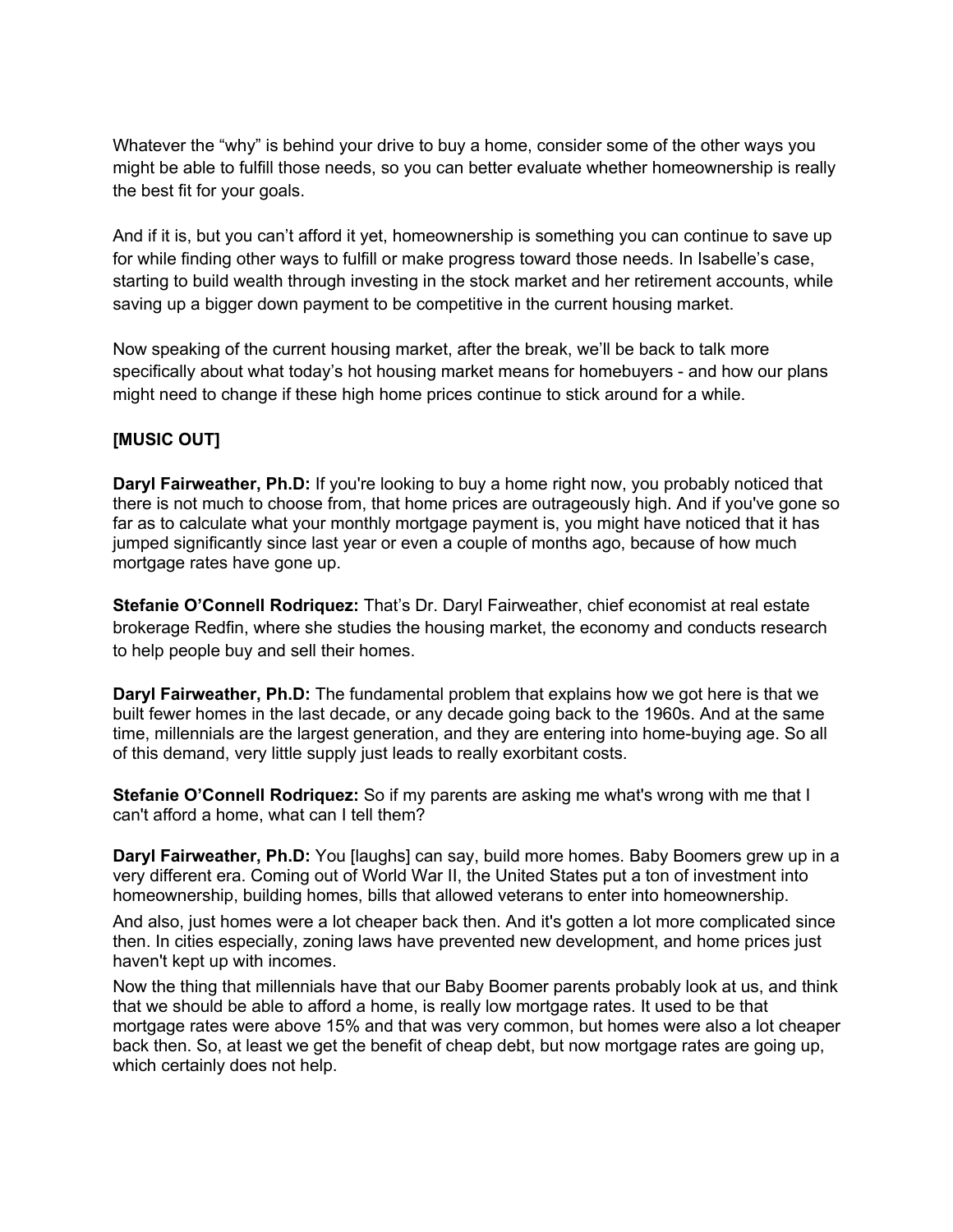**Stefanie O'Connell Rodriquez:** Between feeling like, well, I'm this age, I should be able to do this by now. And there is some urgency, because I know rates are going up and there's limited supply. So how do you keep a level head in this process?

**Daryl Fairweather, Ph.D:** I think you should just ignore all that noise and really just focus on what you can afford. And if what you can afford is a kind of home that you would want to stay in for at least five years. 'Cause that's really the only consideration, is this a home that you'll be happy in? Is it within your budget? And will you stay there for at least five years? Because over the course of five years, whether the housing market goes up or down, you'll be able to ride that.

And if the answer is no, if you're looking at what's on the market and it's just not up to your standards and you don't wanna be there for five years, then renting is a completely acceptable answer.

And I think right now, especially with the labor market being so tight, with remote work more accessible, I think it's a great time, where if you can't afford your dream home in the neighborhood that you've always wanted to live in, maybe look at more neighborhoods, look at more cities, because I think it would be a good time to move right now because of how good the labor market is.

**Stefanie O'Connell Rodriquez:** Can you kind of break down some of the myths around renting?

**Daryl Fairweather, Ph.D:** One myth to renting is that if you're renting you're just throwing your money away. And I don't think that's true. I think you're just buying specific things. You're buying flexibility. You're buying not having the hassle of having to fix your sink or deal with maintenance. You are also maybe buying into a neighborhood that you wouldn't necessarily be able to afford if you're looking only at for sale homes, and maybe in the short-term it's better to be in that neighborhood because that's where the jobs are. Or in that city, because that's where the jobs are. So I don't think there's anything wrong with renting. I think for a lot of people, it is the best option. But if you're in a place where it feels like you can't win because rents are going up at the same time that home prices are going up.

I think that's a moment where a lot of people are realizing that the career that they're in isn't getting them to the place financially that they want to be at. And maybe living in a city like San Francisco, you're getting all this money potentially from working in the tech sector in San Francisco, but if you can't make rent, then maybe this actually isn't the optimal place for you to live, and maybe it's a good time to reevaluate that. But I think a lot of people don't do all of that math on, is their earnings up to what they would want it to be to live in the place that they want to live? I don't think people really start to do that until they actually go look at how much homeownership costs.

**Stefanie O'Connell Rodriquez:** What maybe, do people not think about in the conversation between deciding whether to rent or to buy, that we might not necessarily always have top of mind?

**Daryl Fairweather, Ph.D:** Right. Right. When you become a homeowner, it's kind of like having a pet that [laughs] you have to take care of. Because a house, in a way, it feels like a living, changing thing, because things are changing. So you have to take care of it. You have to do the maintenance. if there's a crack in your wall, for example, it's good to have a foundation expert out and take care of that before it turns into a really big problem. If there's a leak and there's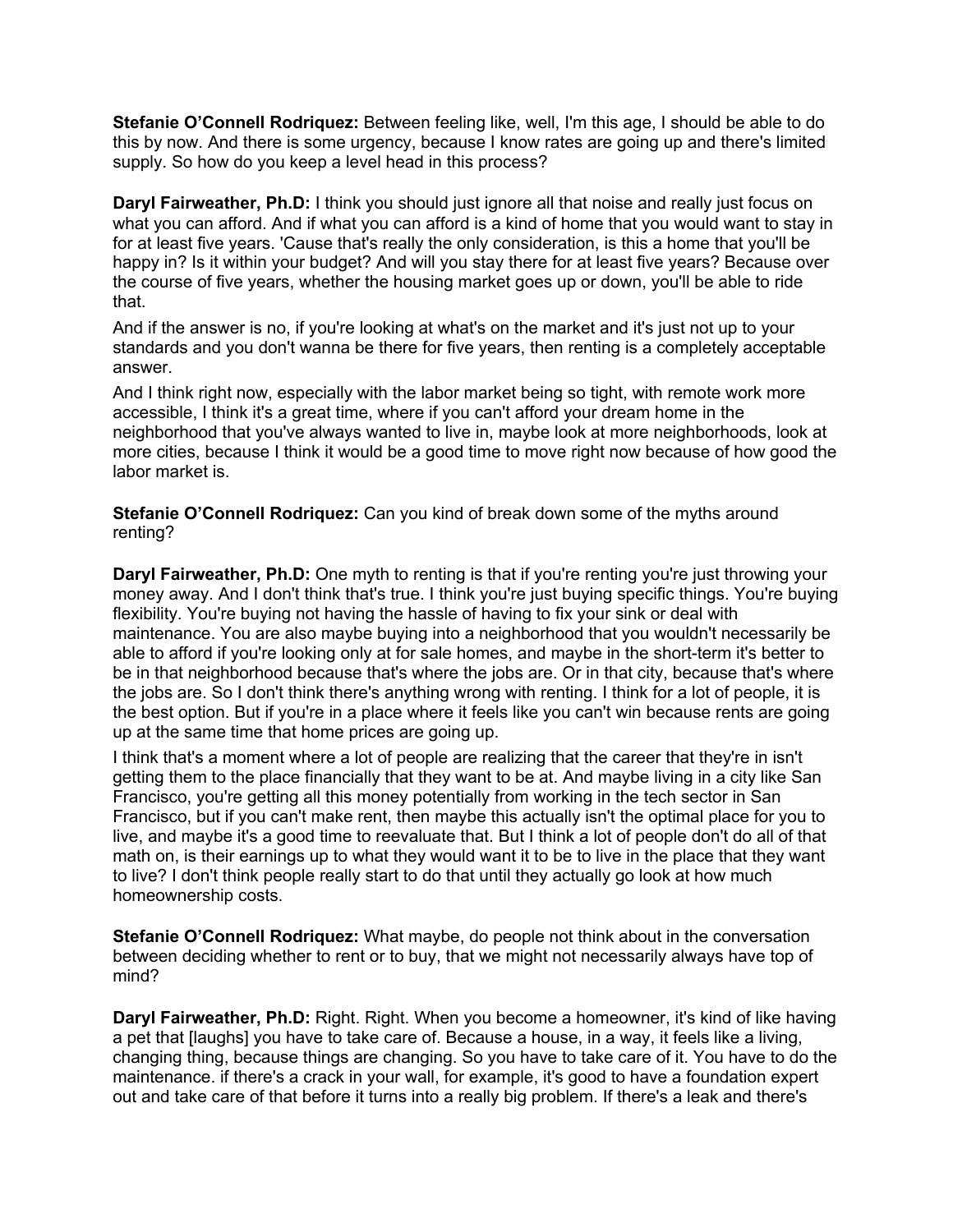flood damage, you're responsible for that. Any little thing that goes wrong in the house, there's nobody to call but you. And I think a lot of people don't want to take on that responsibility, and renting might be better for them. But for some people, they like that.

They would rather do it themselves than pay somebody else to do it. And maybe they have the skills or they have the desire to learn. Flexibility is a big one. If you decide to move and you own a home, it's a complicated process to put your home up for sale. So it just becomes a bit riskier.

And then another one people don't think about is climate change. Like maybe you love your neighborhood now. Like I grew up in California, and when I was growing up, fires were something that was in the back of our heads that we prepared for, but it wasn't nearly as frequent as it is now. So if you're buying into an area like California, and already, you're noticing climate change impacting things like fire and smoke, just think about what that might be like 10 years from now, and if you really do wanna stay put.

**Stefanie O'Connell Rodriquez:** And so let's say I'm in a place lifestyle-wise where I could see myself settling down in the same location for at least five years. I'm down to do my own DIY maintenance. I'm not in a high flood or high fire zone. I've got the lifestyle boxes checked for becoming a homeowner. What would be the financial boxes to say, I'm ready?

**Daryl Fairweather, Ph.D:** The down payment is the biggest hurdle. Because how much you put down will determine your housing cost moving forward. Ideally you wanna put 20% down so that you're not paying private mortgage insurance, which is what you have to pay if you put less than 20% down. But that's a big hurdle. And some people put down 10%, 5% or less than that, just so they can get their foot in the door. And eventually they can refinance and get rid of that private mortgage insurance. Another thing is to make sure your credit score is up. Meaning over 730 on their credit score, which is really high.

If you have a lower credit score, it doesn't mean you can't get a mortgage, but you might end up paying a higher rate. And it might just be harder to find a lender who will approve you. If the conventional route for getting a mortgage isn't working for you, you can definitely look into government programs for down payment assistance or FHA loans.

**Stefanie O'Connell Rodriquez:** So let's say I'm lifestyle-ready to buy, financially, I was ready to buy by the metrics of two years ago, but now it's, like the down payment I need has just increased substantially. So it feels like a no-win situation.

**Daryl Fairweather, Ph.D:** It's perfectly fine to rent and then put your savings into a savings account, there's nothing wrong with putting your money in the stock market instead of into the housing market. If you look at how much money people made off of the housing market from when it bottomed out in 2012 to today, had they put their money into the stock market they actually would've made more money. So housing is not the only way to build wealth. I think people put too much emphasis on just the dollars that they have in their lifestyle, whether it's income or the value of their home. But there are so many other valuable things like your time or the environment that you're in or how much sleep you get. [laughs] All these things I think we should be valuing. It's hard to compare it to things like income, but they're very important. And you never know, maybe you'll actually end up earning more money when you're in a better head space.

What people should be looking at is just their overall budget. And if you have enough money that you're putting away towards your retirement or your other financial goals after your housing costs, it doesn't really matter whether you're owning or renting. Most people build wealth in this country through homeownership, not because it's the most lucrative way to build wealth, but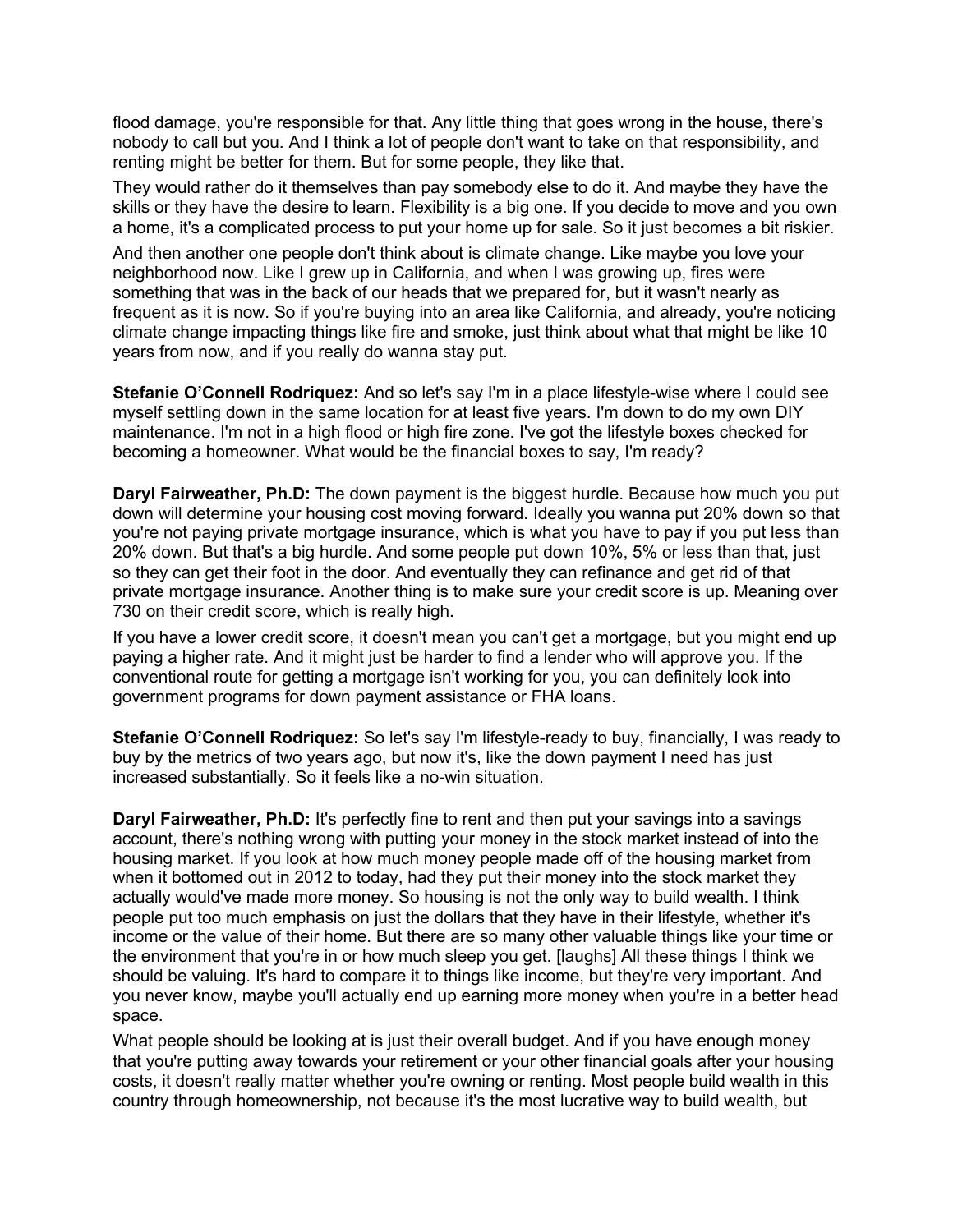because it's an automatic way to build wealth. People just put that money towards their mortgage and magically, they have equity. But if you're renting, and every month you're putting an extra \$100 towards your investments, or your retirement, or whatever it may be, you can still reach those financial goals just as quickly as if you were owning a home, as long as you're doing the math and making sure that you are hitting all those goals.

**Stefanie O'Connell Rodriquez:** You often hear the relationship between wealth in this country and the percentage of people who are homeowners. Is that a valuable metric?

**Daryl Fairweather, Ph.D:** I mean correlation does not equal causation, right? If you are a wealthy person, chances are you're gonna own a home because you can afford to do it. And I think for a lot of wealthier people, unless they're living in New York City, the kind of home that they would want is one that's available for sale, not for rent. Like I live in Wisconsin, for example. The kinds of homes that are available to rent are not the same as the kinds of homes that are available for sale. So, once you make it to a certain income level, you're probably gonna start looking at owning, just so you can have that home, and you can do the modifications too. If you own, you can paint your walls whatever color you want, do whatever landscaping you want, really make it your own. So I think it's mostly correlation not causation. Owning is not a necessary condition for building wealth.

**Stefanie O'Connell Rodriquez:** Is there a circumstance in which going into homeownership could potentially hurt your wealth?

**Daryl Fairweather, Ph.D:** Yes. if you buy a home and you end up having to sell it, let's say in just one year, you're gonna have to pay real estate fees, you're gonna have to pay transaction costs, and that is something that you wouldn't have to pay if you were only renting for one year. So, especially when you're not making that five-year commitment to a home, and you may have to flip it quickly. This actually happened to me, where I bought a home and then I ended up getting a job offer that I really wanted, and so I just had to eat that loss and sell it. I sold it at the same price that I bought it at, but because of all the transaction fees, I ended up losing some money. So that can happen and it's definitely a risk. It's also a risk if the market goes down. If the market goes down, then you are on the hook for that loss in value.

**Stefanie O'Connell Rodriquez:** Another question that's come up is people who are interested in selling their home, but they're seeing what's happening in the housing market and they're like I can sell this house and probably make a killing, but [laughs] then what am I gonna move into?"

**Daryl Fairweather, Ph.D:** Yes, that is a huge challenge for the housing market right now. One of the reasons we have such an inventory crunch is that even the people who own homes don't feel like they would be able to stomach the market as buyers. And so they don't sell. And that's one of the reasons there are so few homes for sale.

**Stefanie O'Connell Rodriquez:** Let's say you found the place, it's in your budget and stars are aligning, but then you find yourself in this bidding war. And it's very emotional, because [laughs] you've already worked so hard to get here. And maybe you have envisioned this future in this new home. How do you stay grounded?

**Daryl Fairweather, Ph.D:** I think it's really important to really think through your must-haves and your nice-to-haves and how much you're willing to spend with them before you get into the bidding war. Like literally, write it down on a piece of paper. And when you get into the bidding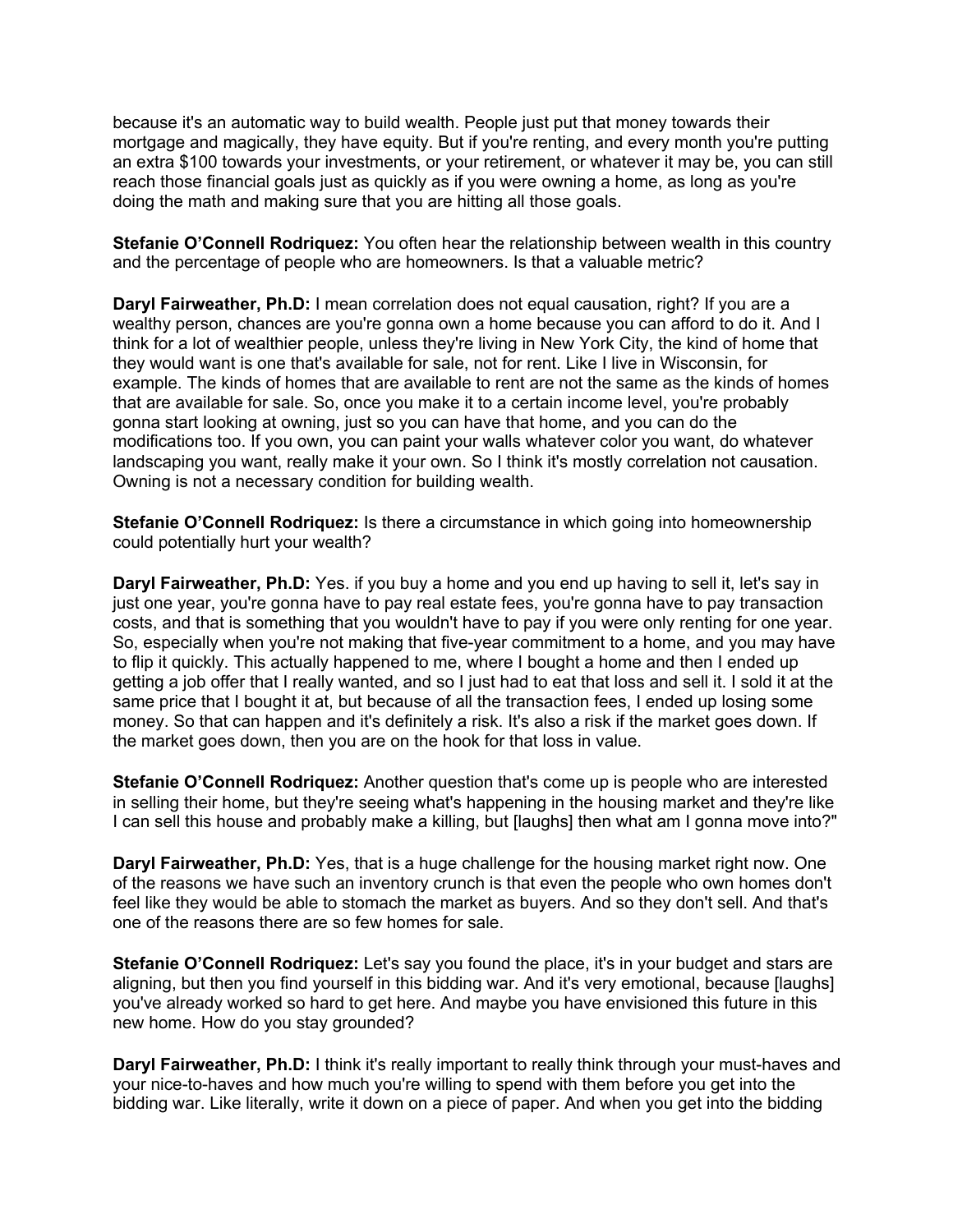war, you know exactly how high you're willing to go and when you wanna walk away. I think it's really important to make those calculations before you're in the bidding war, because when you're in the bidding war, your judgment will likely be clouded just by the competition, and the fear of missing out and the desire to win. So stick to whatever you wrote down initially, and just have faith in yourself that you were thinking rationally then, and that you should trust your own voice [laughs].

**Stefanie O'Connell Rodriquez:** I mean obviously, nobody can predict the future, but is this forever? Is what's happening in the housing market - how long do we think it's gonna last? How can we kind of anticipate or plan?

**Daryl Fairweather, Ph.D:** Unfortunately, I think that the mess we've gotten into ourselves in terms of the lack of housing supply, it's not something that could be easily fixed. So I think that you should prepare for this housing shortage and lack of affordable homes to continue on. The demographics of millennials being the largest generation, that's not gonna change for about another decade. So I think we're kind of in this mess for at least a decade. And that's one reason why I think that if you do see yourself settling down at some point, I think earlier would be better, just because you can get in before home prices go up more. But like we discussed, it's not the end all be all for you to do that now, as long as you're making financial decisions that can help get you to your financial goals in the long run.

#### **[MUSIC IN]**

**Daryl Fairweather, Ph.D:** I think it's difficult because homeownership is so ingrained in American culture. And especially for older generations, it is a signifier of entering into the middle class. But the goal post has moved. And I think people should cut themselves a bit of a break if they can't own a home in the same city that their parents were able to own a home in.

**Stefanie O'Connell Rodriquez:** Between the constant headlines about the hot housing market and the opinions and pressure from family and friends, it can be hard to tune out all of the noise and bring your focus back to the fundamentals: Is this a home that you'll be happy in for at least five years, and can you actually afford to buy it?

If the answer to those questions is "no," that's fine. You do not have to buy a house. Renting while you reassess your five-year plan is a valid choice. In the meantime, you can work on building stability or wealth or financial independence in other ways. It's hard to make good decisions, especially one as big as buying a home, from a place of fear. So bring it back to your priorities and your values: What is it that you want your home to do for you?

And if you can't afford to buy the home that's going to fulfill those priorities and values right now, remember all of the other ways you can meet those needs as you continue to save up for it.

As Dr. Fairweather mentioned, the current challenges of the housing market are not short-lived. So if homeownership is a priority for you, it's worth considering all the different approaches that might make it more accessible—whether that means looking in a different location, at other